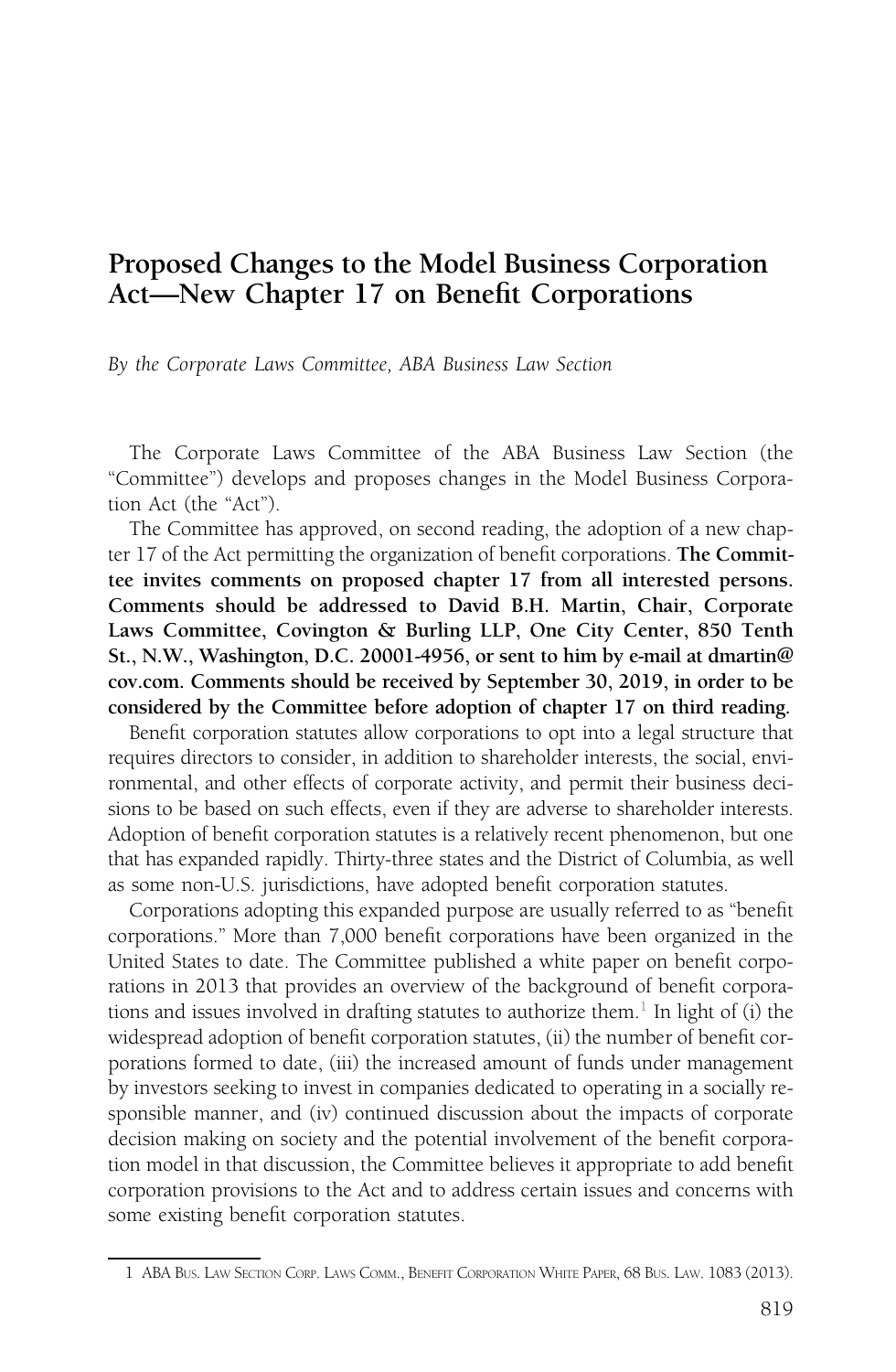Most of the states that have adopted benefit corporation statutes follow a model statute developed by B-Lab, a non-profit entity that assists businesses desiring to operate in a way that has a positive effect on society and the environment. A somewhat different statute was developed in Delaware, and has been followed in several other states.<sup>2</sup> The Committee, with the assistance of lawyers involved in drafting the B-Lab model and the Delaware statute, is proposing a statute that includes elements of both. The Committee intends chapter 17 to be a reference for states that have yet to adopt a benefit corporation statute, as well as for those states that enacted such a statute based on earlier versions of the B-Lab model or the Delaware statute and are considering updates.

Chapter 17 reflects developments in benefit corporation statutes since the Committee's Benefit Corporation White Paper was published and, accordingly, differs from the model included in the White Paper in several significant respects, including:

(i) removing the requirement that a benefit corporation identify itself as such in its name, but requiring that a stock certificate or information statement for uncertificated shares of a benefit corporation contain a legend identifying the corporation as a benefit corporation;

(ii) reducing the vote for a corporation to become a benefit corporation from 90 percent of each class or series of shares, whether voting or nonvoting, to twothirds of the votes entitled to be cast by each voting group entitled to vote on the amendment or transaction, and eliminating the two-thirds vote requirement to change a specific public benefit;

(iii) adding express duties of directors to act in a responsible and sustainable manner and to consider, in addition to the interests of shareholders, the separate interests of stakeholders known to be affected by the business of the corporation;

(iv) requiring a benefit report to be produced annually, rather than every other year, and to be made publicly available, and adding a judicial remedy for shareholders that do not receive an annual benefit report after request; and

(v) in the case of publicly traded companies, permitting holders of at least \$5 million worth of shares to sue derivatively for violations of benefit corporation duties even if they do not own 5 percent of the outstanding shares.

The Committee proposes adding a new Chapter 17 to the Model Act, and making a related amendment to section  $13.02$  of the Act, as set forth below.<sup>3</sup> Changes to section 13.02 are marked with deletions shown by strikeouts and additions by double underscoring.

<sup>2</sup> For a summary of the differences between the B-Lab model and the Delaware statute, see FRED-ERICK H. ALEXANDER, BENEFIT CORPORATION LAW AND GOVERNANCE 88 (2018).

<sup>3</sup> Current chapter 17 of the Model Act would be renumbered as chapter 18, and the sections of current chapter 17 would be renumbered as sections 18.01–18.05, respectively. Accordingly, crossreferences to sections of chapter 17 (in sections 1.01, 1.02, 15.01, and 15.03) would be renumbered to correspond to sections of chapter 18.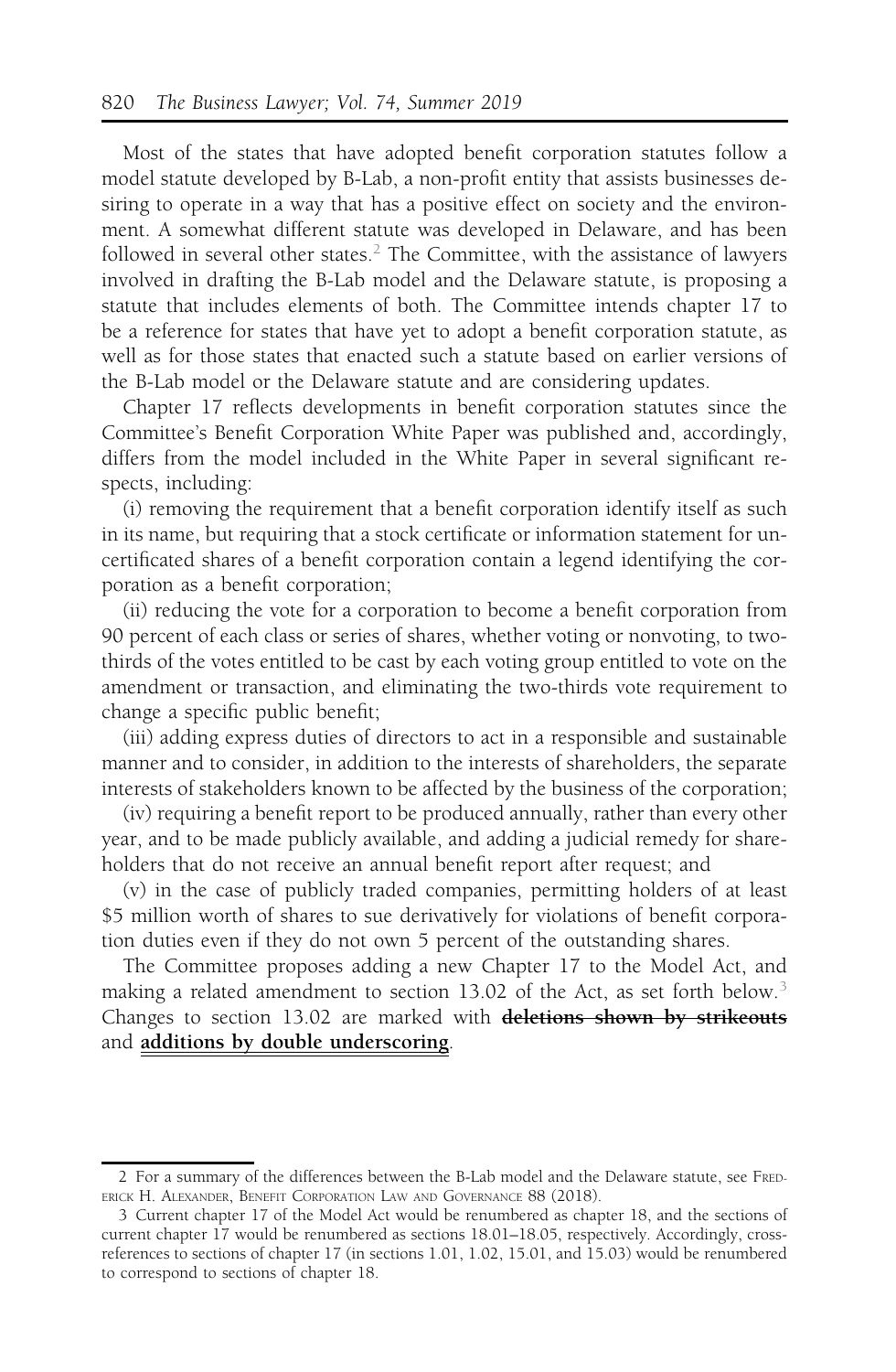New chapter 17 would read as follows:

CHAPTER 17

#### Benefit Corporations

- § 17.01. Application of chapter; definitions
- § 17.02. Name; share certificates

\_\_\_\_\_\_\_\_\_\_\_\_\_\_\_\_\_\_\_\_\_\_\_\_\_\_\_\_\_

- § 17.03. Certain amendments and transactions; votes required
- § 17.04. Duties of directors
- § 17.05. Annual benefit report
- § 17.06. Rights of action

# § 17.01. APPLICATION OF CHAPTER; DEFINITIONS

- (a) A corporation electing to become a benefit corporation under this chapter in the manner prescribed in this chapter is subject in all respects to the provisions of this Act, except to the extent this chapter imposes additional or different requirements, in which case such requirements apply. The inclusion of a provision in this chapter does not imply that a contrary or different rule of law applies to a corporation that is not a benefit corporation. This chapter does not affect a statute or rule of law that applies to a corporation that is not a benefit corporation.
- (b) As used in this chapter:

"Benefit corporation" means a corporation that includes in its articles of incorporation a statement that the corporation is subject to this chapter.

"Public benefit" means a positive effect, or reduction of negative effects, on one or more communities or categories of persons (other than shareholders solely in their capacity as shareholders) or on the environment, including effects of an artistic, charitable, economic, educational, cultural, literary, medical, religious, social, ecological, or scientific nature.

"Public benefit provision" means a provision in the articles of incorporation which states that the corporation shall pursue one or more identified public benefits.

"Responsible and sustainable manner" means a manner that:

(i) pursues through the business of the corporation the creation of a positive effect on society and the environment, taken as a whole, that is material taking into consideration the corporation's size and the nature of its business; and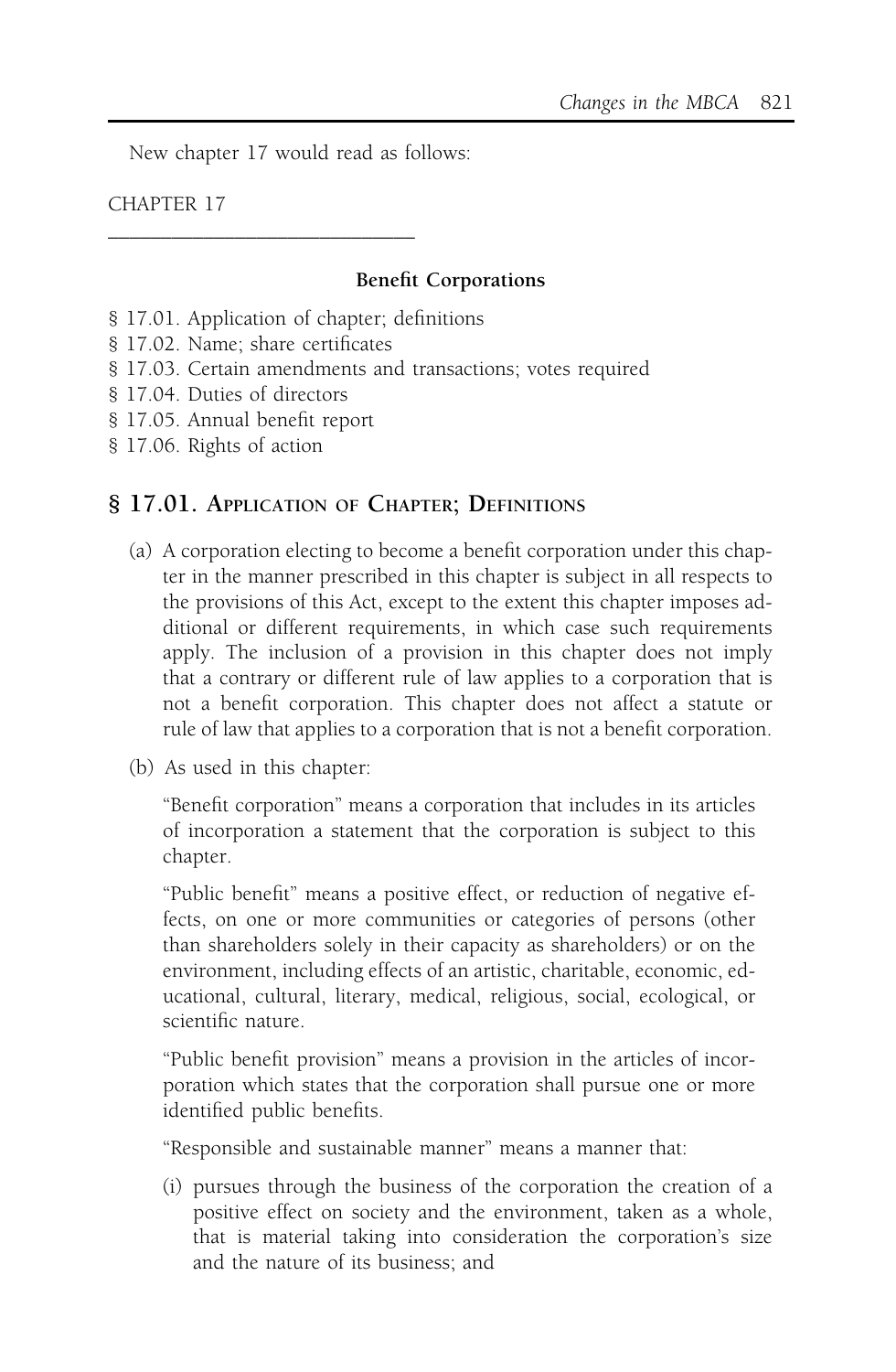(ii) considers, in addition to the interests of shareholders generally, the separate interests of stakeholders known to be affected by the conduct of the business of the corporation.

# CROSS-REFERENCES

"Articles of incorporation" defined, see § 1.40. "Corporation" defined, see § 1.40. "Person" defined, see § 1.40.

# OFFICIAL COMMENT

#### Benefit Corporation

Chapter 17 does not create or imply any limitation on the factors or interests the board of directors of a corporation that is not a benefit corporation may take into account under section 8.30 of the Act.

#### Public Benefit

In addition to pursuing the creation of a positive effect on society and the environment, taken as a whole, the articles of incorporation of a benefit corporation may require a benefit corporation to pursue one or more identified public benefits. Public benefits are defined broadly. If the articles of incorporation include a public benefit provision, then directors also are required to act in a manner that pursues the identified public benefit or benefits in discharging their duties as provided in section 17.04. Pursuit of a public benefit may contribute to acting in a responsible and sustainable manner but, depending on the materiality to the corporation of the public benefit chosen, may or may not be sufficient by itself to satisfy that duty.

#### Responsible and Sustainable

The requirement in section 17.04(a) that directors act in a responsible and sustainable manner recognizes that corporate operations and business decisions may affect stakeholders other than shareholders. Such operations and decisions have the potential to affect, positively or negatively, critical resources, such as environmental capacities and social stability. The requirement that directors pursue, through the business of the corporation, creation of a positive effect on "society and the environment, taken as a whole" should be viewed in the context of the individual corporation and its ability to create a positive effect that is material considering its size and the nature of its business. It does not require the benefit corporation to create such an effect by itself. For many benefit corporations, pursuit of a positive effect may involve conduct that, in combination with similar conduct by others, can be expected to have a positive effect on society and the environment, taken as a whole. The requirement that the benefit be material makes clear that pursuit of more than a token or incidental benefit is required to satisfy the duty to act in a responsible and sustainable manner. The materiality requirement takes into account the size and nature of a business. It applies the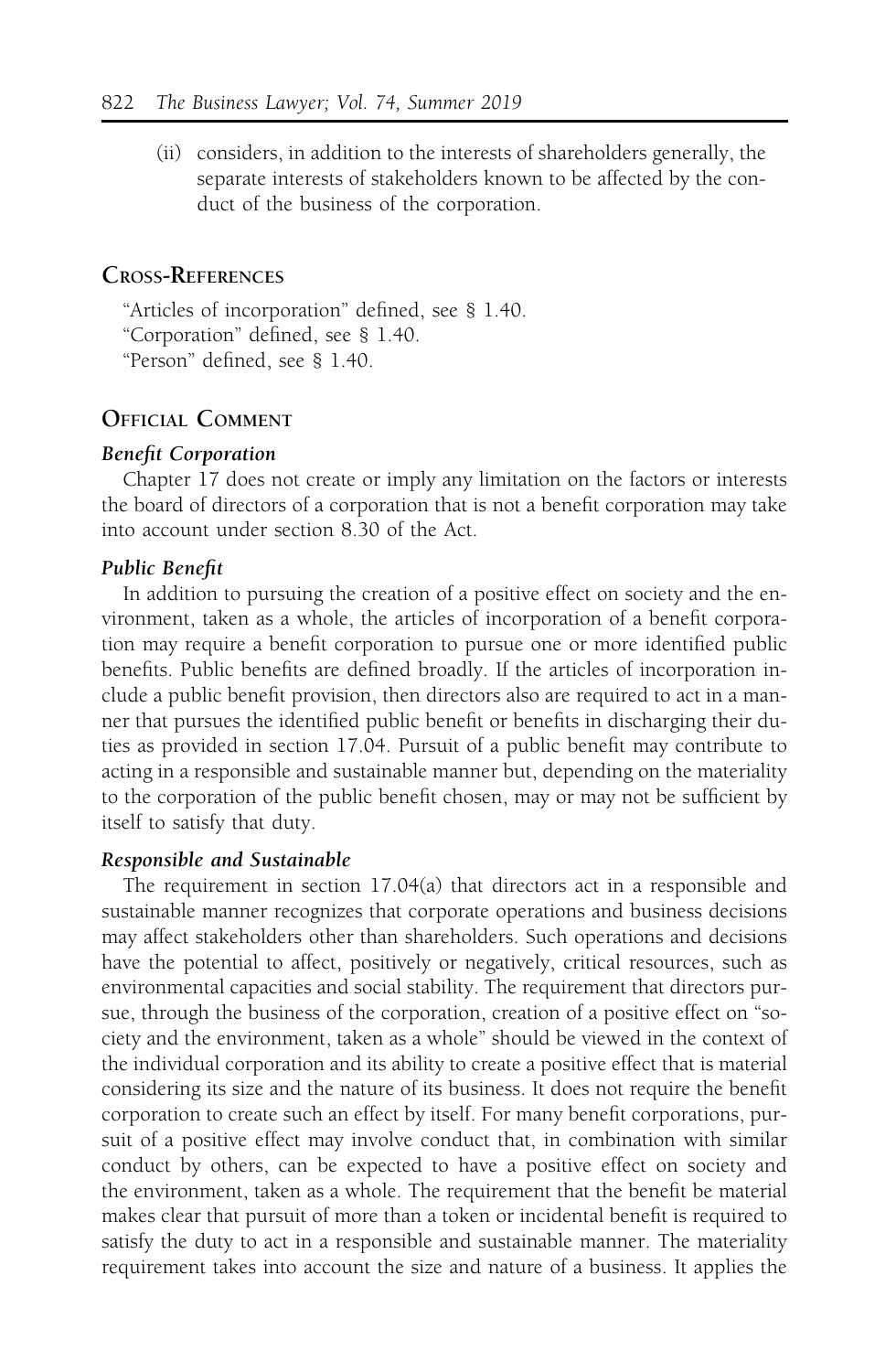same quantitative and qualitative considerations that would be applicable in other business contexts to determine whether an effect is "material" to the business of a particular corporation. The reference to "business of the corporation" encompasses both what the corporation does and how it conducts its business and operations.

Acting in a responsible and sustainable manner requires that directors consider the interests of shareholders as well as stakeholders known to be affected by the business of the corporation. Section 17.04(b) includes a nonexclusive list of stakeholder interests to be considered to the extent affected.

# § 17.02. NAME; SHARE CERTIFICATES

- (a) The name of a benefit corporation may contain the words "benefit corporation," the abbreviation "B.C.," or the designation "BC," any of which shall be deemed to satisfy the requirements of section 4.01(a)(1).
- (b) Any share certificate issued by a benefit corporation, and any information statement delivered by a benefit corporation pursuant to section 6.26(b), must note conspicuously that the corporation is a benefit corporation subject to this chapter.

#### CROSS-REFERENCES

"Conspicuous" defined, see § 1.40. Corporate name, see § 4.01. Information statement, see § 6.26. Share certificate, see § 6.25. Uncertificated share, see § 6.26.

### OFFICIAL COMMENT

A benefit corporation may, but need not, identify itself as such in its corporate name. In order to provide investors in a benefit corporation with notice they are investing in a corporation that does not operate solely for the benefit of its shareholders, share certificates and information statements evidencing shares in a benefit corporation must contain a legend identifying the corporation as a benefit corporation.

### § 17.03. CERTAIN AMENDMENTS AND TRANSACTIONS; VOTES REQUIRED

(a) Unless the articles of incorporation require a greater vote, in addition to any other approval of shareholders required under this Act, the approval of at least two-thirds of the votes entitled to be cast thereon, and, if any class or series of shares is entitled to vote as a separate group thereon, the approval of at least two-thirds of the votes entitled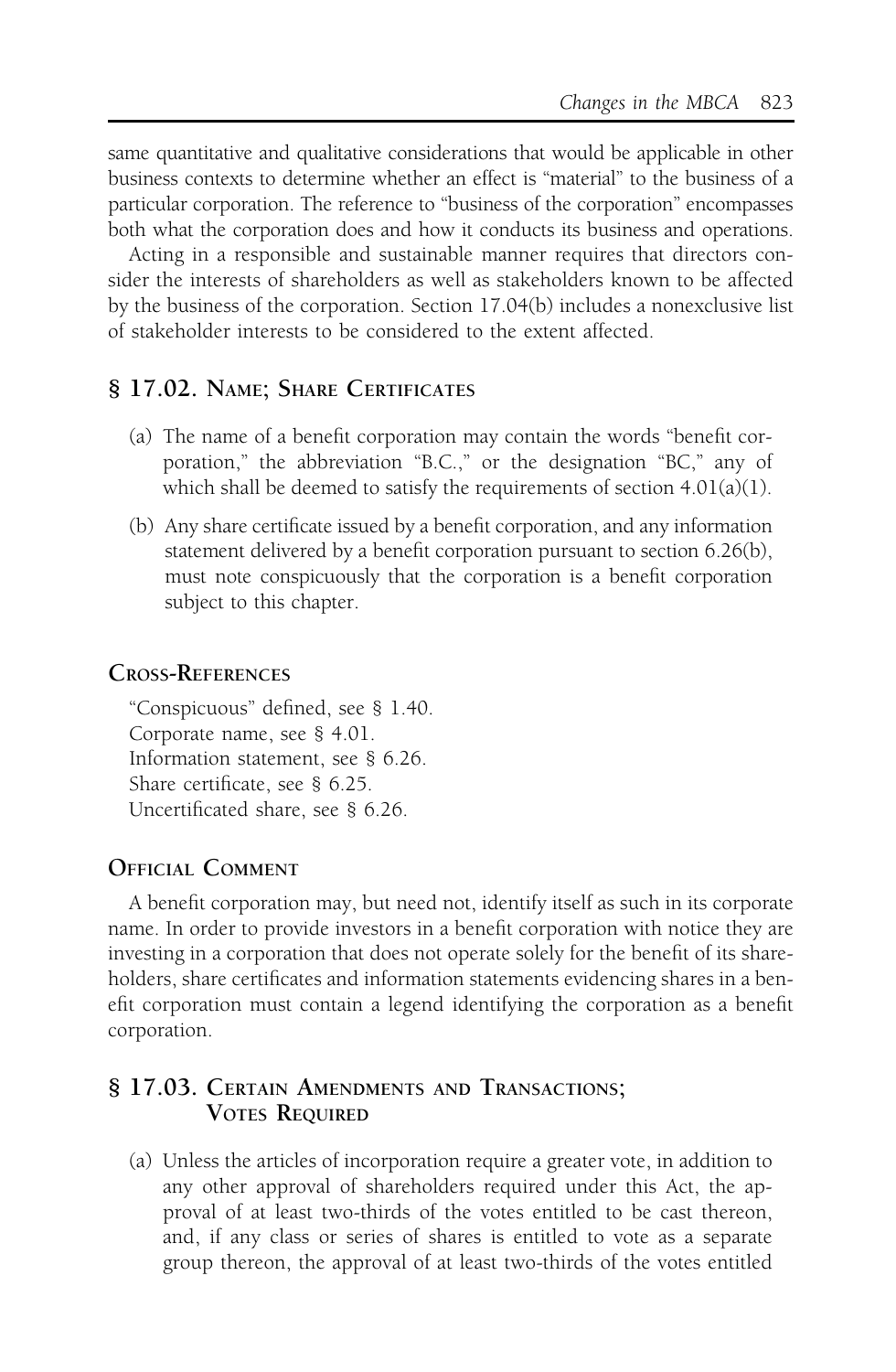to be cast by that voting group, shall be required for a corporation that is not a benefit corporation to:

- (1) amend its articles of incorporation to include a statement that it is subject to this chapter; or
- (2) merge with or into, or enter into a share exchange with, another entity, or effect a domestication or conversion, if, as a result of the merger, share exchange, domestication, or conversion, the shares of any voting group would become, or be converted into or exchanged for the right to receive, shares of a benefit corporation or shares or interests in an entity subject to provisions of organic law analogous to those in this chapter; provided, however, that in the case of this subsection  $(a)(2)$ , if the shares of one or more, but not all, voting groups are so affected, then only the shares in the voting groups so affected shall be entitled to cast votes under this subsection (a).
- (b) Unless the articles of incorporation require a greater vote, in addition to any other approval of shareholders required under this Act, the approval of at least two-thirds of the votes entitled to be cast thereon, and, if any class or series of shares is entitled to vote as a separate group thereon, the approval of at least two-thirds of the votes entitled to be cast by that voting group, shall be required for a benefit corporation to:
	- (1) amend its articles of incorporation to eliminate a statement that the corporation is subject to this chapter; or
	- (2) merge with or into, or enter into a share exchange with, another entity, or effect a domestication or conversion if, as a result of the merger, share exchange, domestication, or conversion, the shares of any voting group would become, or be converted into or exchanged for the right to receive, shares or interests in an entity that is neither a benefit corporation nor an entity subject to provisions of organic law analogous to those in this chapter; provided, however, that in the case of this subsection  $(b)(2)$ , if the shares of one or more, but not all, voting groups are so affected, then only the shares in the voting groups so affected shall be entitled to cast votes under this subsection (b).

# CROSS-REFERENCES

Amendment to articles of incorporation, see ch. 10A. Classes or series of shares, see §§ 6.01 and 6.02. Conversion, see ch. 9C. Domestication, see ch. 9B.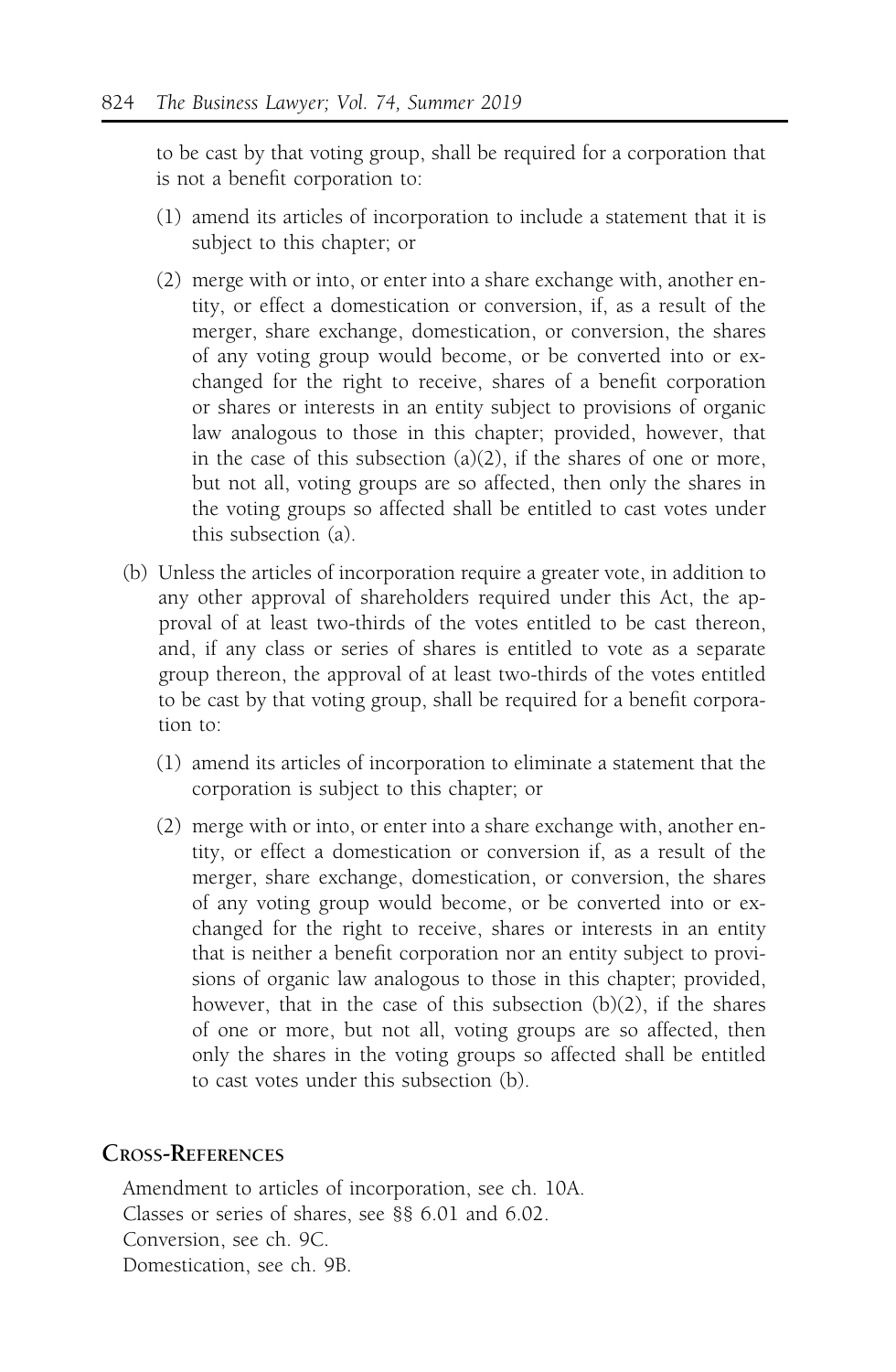Merger, see § 11.02. "Organic law" defined, see § 1.40. Share exchange, see § 11.03. Shareholder vote needed to approve: amendments to articles of incorporation, see § 10.03. conversions, see § 9.21. domestications, see § 9.32. generally, see §§ 7.25 and 7.26. mergers and share exchanges, see § 11.04. "Voting group" defined, see § 1.40.

#### OFFICIAL COMMENT

Section 17.03 does not eliminate any vote otherwise required under the Act. Section 17.03(a) increases the shareholder vote otherwise required under the Act for amendments or transactions by which a corporation becomes a benefit corporation or shares of a corporation are converted into shares of a benefit corporation or interests in an analogous domestic entity (e.g., a benefit limited liability company) or foreign entity (e.g., a foreign benefit corporation or benefit limited liability company). The vote is increased because the change from ownership of shares of a corporation to those of a benefit corporation significantly changes the nature of the shareholder's investment. For the same reason, section 17.03(b) increases the shareholder vote requirement for amendments or transactions by which a benefit corporation ceases to be a benefit corporation or shares of a benefit corporation are converted into shares of a corporation that is not a benefit corporation or interests in a domestic or foreign entity that is not subject to provisions of organic law analogous to those of this chapter. When a transaction described in subsections (a)(2) or (b)(2) has the indicated effects on the shares of only some voting groups, the increased votes called for in subsections (a) and (b) apply only to shares in the affected voting groups.

Section 13.02 provides appraisal rights for shareholders of a corporation that is not a benefit corporation in certain actions and transactions under section 17.03(a) in which they would receive benefit corporation shares or interests in analogous entities. This is because the change to the benefit corporation structure could be viewed by shareholders as fundamentally altering the nature of their investment. The conversion of shares from those of a benefit corporation to those of a corporation or other entity that is not a benefit corporation or analogous entity, although also subject to the increased vote under section 17.03(b) for the reasons discussed above, does not trigger appraisal rights. This is because the change is not viewed as fundamentally altering the shareholder interests.

### § 17.04. DUTIES OF DIRECTORS

(a) Each member of the board of directors of a benefit corporation, when discharging the duties of a director, shall act: (i) in a responsible and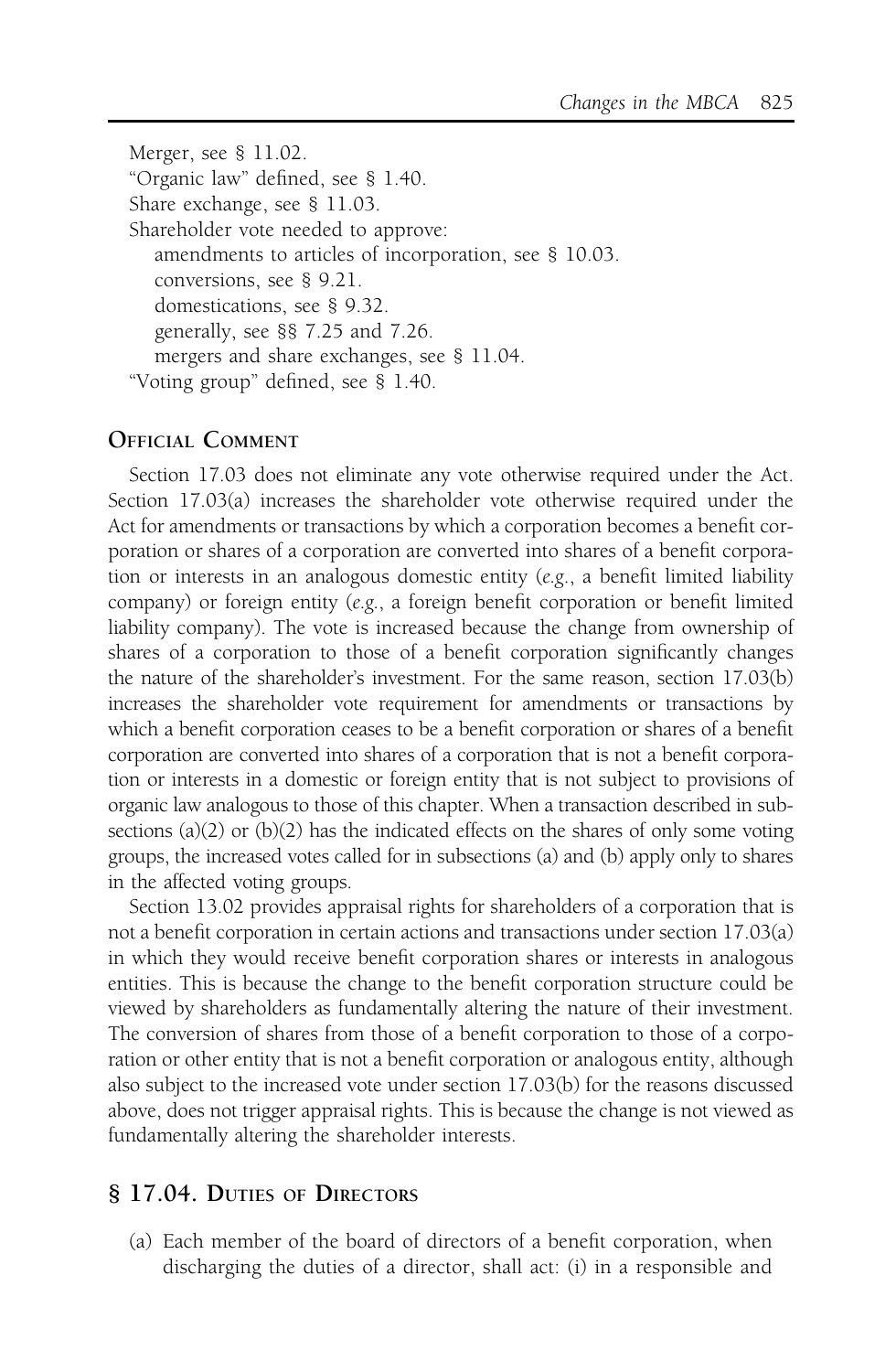sustainable manner, and (ii) in a manner that pursues the public benefit or benefits identified in any public benefit provision.

- (b) In fulfilling the duties under subsection (a), a director shall consider, to the extent affected, in addition to the interests of shareholders generally, the separate interests of stakeholders known to be affected by the business of the corporation including:
	- (1) the employees and work forces of the corporation, its subsidiaries, and its suppliers;
	- (2) customers;
	- (3) communities or society, including those of each community in which offices or facilities of the corporation, its subsidiaries, or its suppliers are located; and
	- (4) the local and global environment.
- (c) A director of a benefit corporation shall not, by virtue of the duties imposed by subsections (a) and (b), owe any duty to a person other than the benefit corporation due to any interest of the person in the status of the corporation as a benefit corporation or in any public benefit provision.
- (d) Unless otherwise provided in the articles of incorporation, the violation by a director of the duties imposed by subsections (a) and (b) shall not constitute an intentional infliction of harm on the corporation or the shareholders for purposes of sections 2.02(b)(4) and (5).

# CROSS-REFERENCES

Indemnification, see ch. 8E.

Limiting director liability by provision in articles of incorporation, see § 2.02. Obligatory indemnification by provision in articles of incorporation, see § 2.02. "Public benefit" defined, see § 17.01.

"Public benefit provision" defined, see § 17.01.

"Responsible and sustainable manner" defined, see § 17.01.

Standards of conduct for directors, see § 8.30.

Standards of liability for directors, see § 8.31.

# OFFICIAL COMMENT

Section 17.04 is the heart of the benefit corporation provisions. In addition to the duties imposed on directors of all corporations under section 8.30, section 17.04 requires directors of a benefit corporation to pursue through the business of the corporation a positive impact on society and the environment, taken as a whole, and to consider the interests of stakeholders in addition to the interests of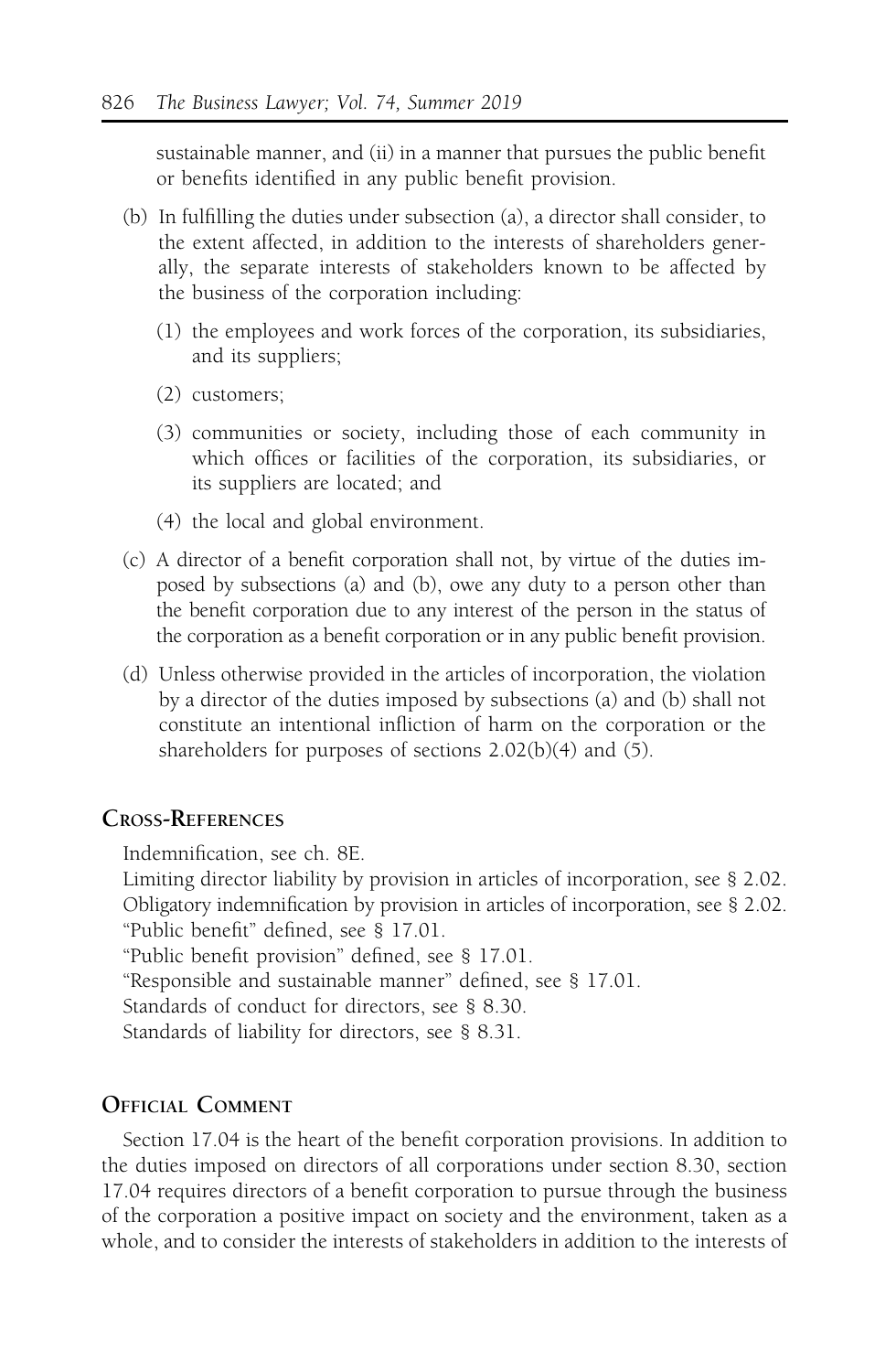shareholders generally. As noted in the Official Comment to section 17.01, the "business of the corporation" encompasses both what the corporation does and how it conducts its business and operations

The list in section 17.04(b) of stakeholders to be considered is not exclusive, and stakeholders not specifically named but known to be affected by the corporation's business must be considered. The list is not a checklist and the interests of listed stakeholders need be considered only to the extent they are known to be affected by the decision in question. In considering the interests of stakeholders known to be affected, the extent to which an action or decision affects different stakeholders should also be considered.

The standards of director conduct and liability in sections 8.30 and 8.31 apply to actions of directors of a benefit corporation under sections 17.04(a) and (b). Likewise, the presumptions and standards of judicial review, including those related to the common law business judgment rule, described in the Official Comment to section 8.31, apply to director decisions under sections 17.04(a) and (b), including, as part of such decisions, the weighting and reconciliation of competing or inconsistent shareholder and stakeholder interests. A director being a shareholder of the corporation would not, by itself, be expected to constitute a material financial interest (as defined in section 8.60) when performing the duties of a director under sections 17.04(a) or (b), or prevent the business judgment rule from applying to decisions under sections 17.04(a) or (b). Thus, if directors take into account shareholder and relevant stakeholder interests, the business judgment rule would be expected to apply to any business decision that can rationally be viewed as being consistent with the board's duty to act in a responsible and sustainable manner and in furtherance of identified public benefit or benefits. This would be the case no matter how much weight is ultimately given to shareholder and to particular stakeholder interests.

For example, in exercising their duty to act in a responsible and sustainable manner, directors of a benefit corporation considering whether to close a facility would be required to consider the effects of closing the facility not only on shareholder interests but also on the separate interests of, among others, the workforce and community. However, after considering those effects, the directors, consistent with their duties under sections  $17.04(a)$  and (b), could decide to close or not close the facility. This would be the case as long as their decision, taking those effects, and the interests of shareholders and other relevant stakeholders into account, can rationally be viewed as consistent with their duty to act in a responsible and sustainable manner, even if adverse to shareholder or stakeholder interests.

Sections 17.04(a) and (b) provide that all directors of a benefit corporation have the duty to act in a responsible and sustainable manner and does not provide for the creation of a "benefit director" with special duties. However, a benefit corporation may choose to assign oversight of responsibility and sustainability to a board committee. Many benefit corporations will have a chief sustainability officer or other officer with a similar role within management.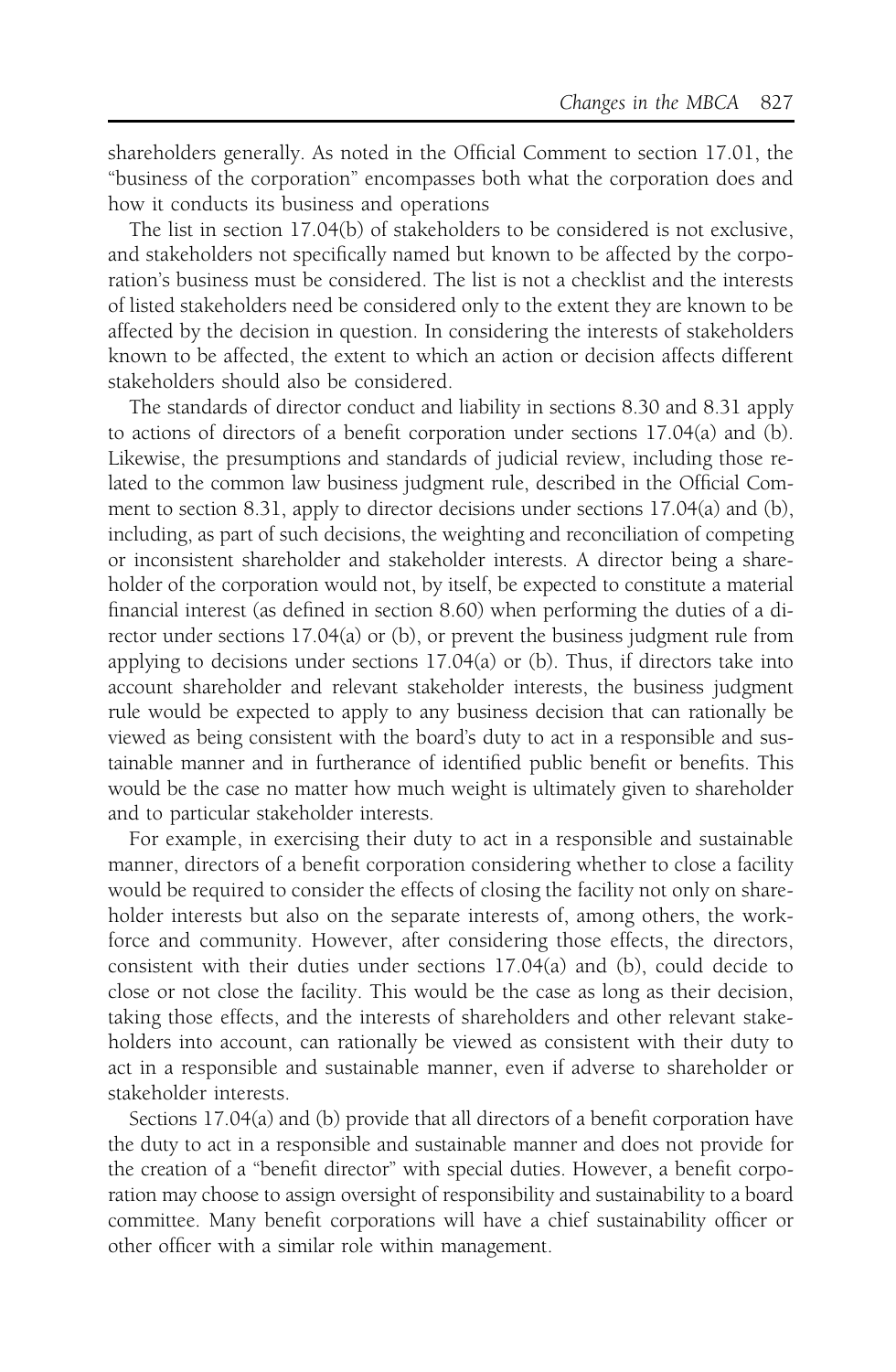The provisions of section 17.04(c) make clear that benefit corporation duties may be enforced only by the corporation or by shareholders in a derivative proceeding brought under section 17.06.

Under section 17.04(d), if a corporation has a section 2.02(b)(4) provision in its articles of incorporation limiting the availability of money damages against directors except in certain enumerated circumstances, relief for violation of a director's duties under section 17.04 will be limited to non-monetary equitable relief, absent a financial benefit to a director to which the director is not entitled, an unlawful distribution, or an intentional violation of criminal law. Similarly, section 17.04(d) protects mandatory director indemnification rights granted in the articles of incorporation pursuant to section 2.02(b)(5) by providing that the limitations on indemnification of directors who intentionally harm either the corporation or shareholders are not applicable in the case of violations of sections 17.04(a) and (b).

# § 17.05. ANNUAL BENEFIT REPORT

- (a) No less than annually, a benefit corporation shall prepare a benefit report addressing the efforts of the corporation during the preceding year to operate in a responsible and sustainable manner, to pursue any public benefit or benefits identified in any public benefit provision, and to consider the interests described in section 17.04(b). The annual benefit report must include:
	- (1) the objectives that the board of directors has established for the corporation to operate in a responsible and sustainable manner, to pursue the public benefit or benefits identified in any public benefit provision, and to consider the interests described in section 17.04(b);
	- (2) the standards the board of directors has adopted to measure the corporation's progress in operating in a responsible and sustainable manner, in pursuing the public benefit or benefits identified in any public benefit provision, and in considering the interests described in section 17.04(b);
	- (3) if the articles of incorporation or bylaws require that the corporation use an independent third-party standard in reporting on the corporation's progress in operating in a responsible and sustainable manner, in pursuing the public benefit or benefits identified in any public benefit provision, or in considering the interests described in section 17.04(b), or if the board of directors has chosen to use such a standard, the applicable standard so required or chosen; and
	- (4) an assessment of the corporation's success in meeting the objectives and standards identified in subsections  $(a)(1)$  and  $(a)(2)$  and, if applicable, subsection (a)(3), and the basis for that assessment.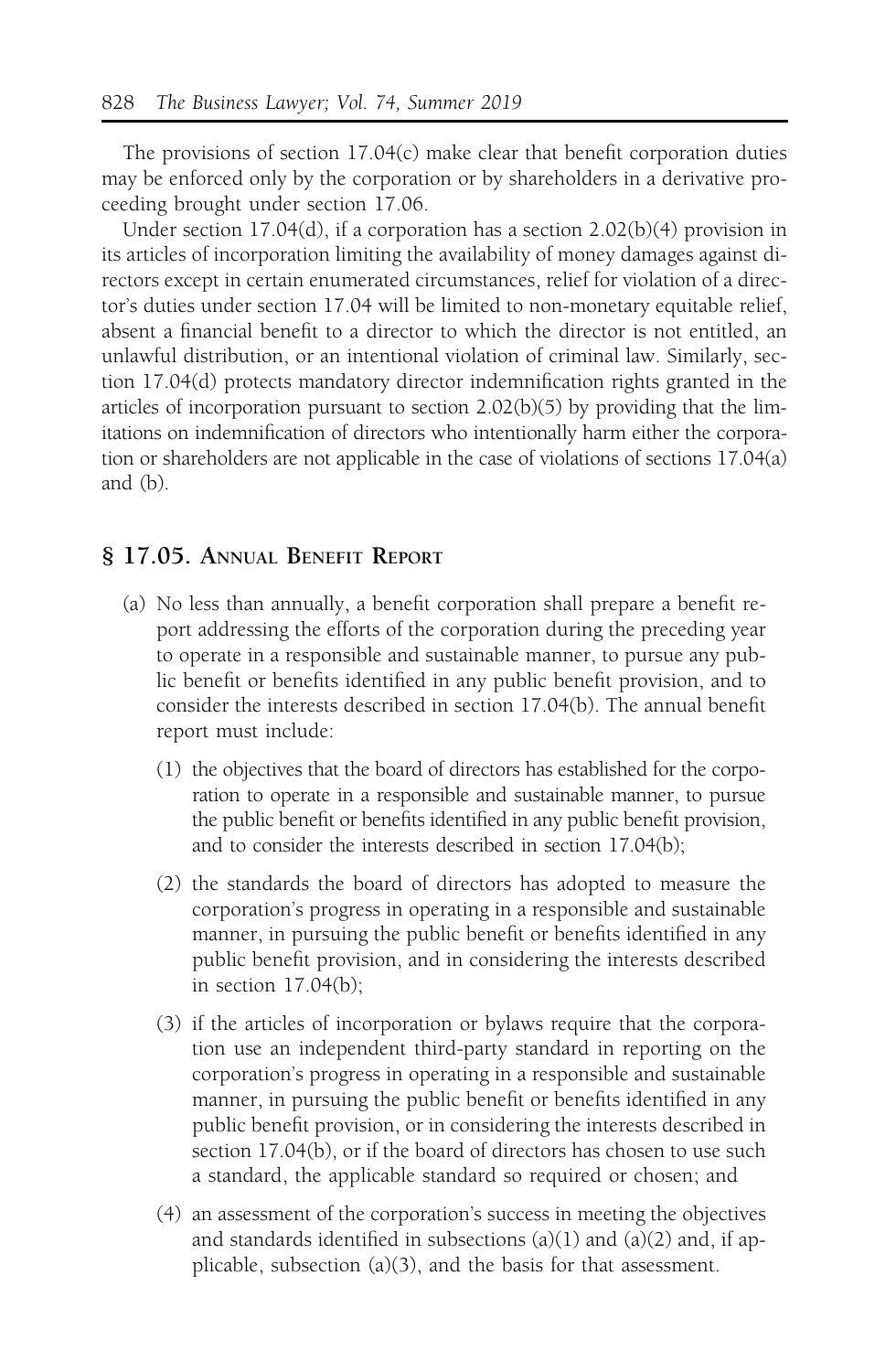- (b) The benefit corporation shall deliver to each shareholder, or make available and provide written notice to each shareholder of the availability of, the annual benefit report required by subsection (a) on or before the earlier of:
	- (1) 120 days following the end of the fiscal year of the benefit corporation; or
	- (2) the time that the benefit corporation delivers any other annual reports or annual financial statements to its shareholders.
- (c) Any shareholder that has not received or been given access to an annual benefit report within the time required by subsection (b) may make a written request that the corporation deliver or make available the annual benefit report to the shareholder. If a benefit corporation does not deliver or make available an annual benefit report to the shareholder within five business days of receiving such request, the requesting shareholder may apply to the [name or describe court] for an order requiring delivery of or access to the annual benefit report. The court shall dispose of an action under this subsection (c) on an expedited basis
- (d) A benefit corporation shall post all of its annual benefit reports on the public portion of its website, if any. If a benefit corporation does not have a website, the benefit corporation shall provide a copy of its most recent annual benefit report, without charge, to any person that requests a copy in writing.

### CROSS-REFERENCES

"Deliver" defined, see § 1.40. Financial statements for shareholders, see § 16.20. "Public benefit" defined, see § 17.01. "Public benefit provision" defined, see § 17.01. "Responsible and sustainable manner" defined, see § 17.01.

### OFFICIAL COMMENT

The purpose of the annual benefit report is to provide a minimum level of visibility into the benefit corporation's efforts so that shareholders may determine how successful the corporation has been in operating in a responsible and sustainable manner and pursuing the public benefit or benefits identified in any public benefit provision.

Benefit corporations and their shareholders may find that measuring sustainability results against a third-party standard, as referenced in subsection (a)(3), provides added credibility to the corporation's sustainability efforts. A provision requiring measurement against a third-party standard may identify a particular third-party standard or may require that a third-party standard be utilized with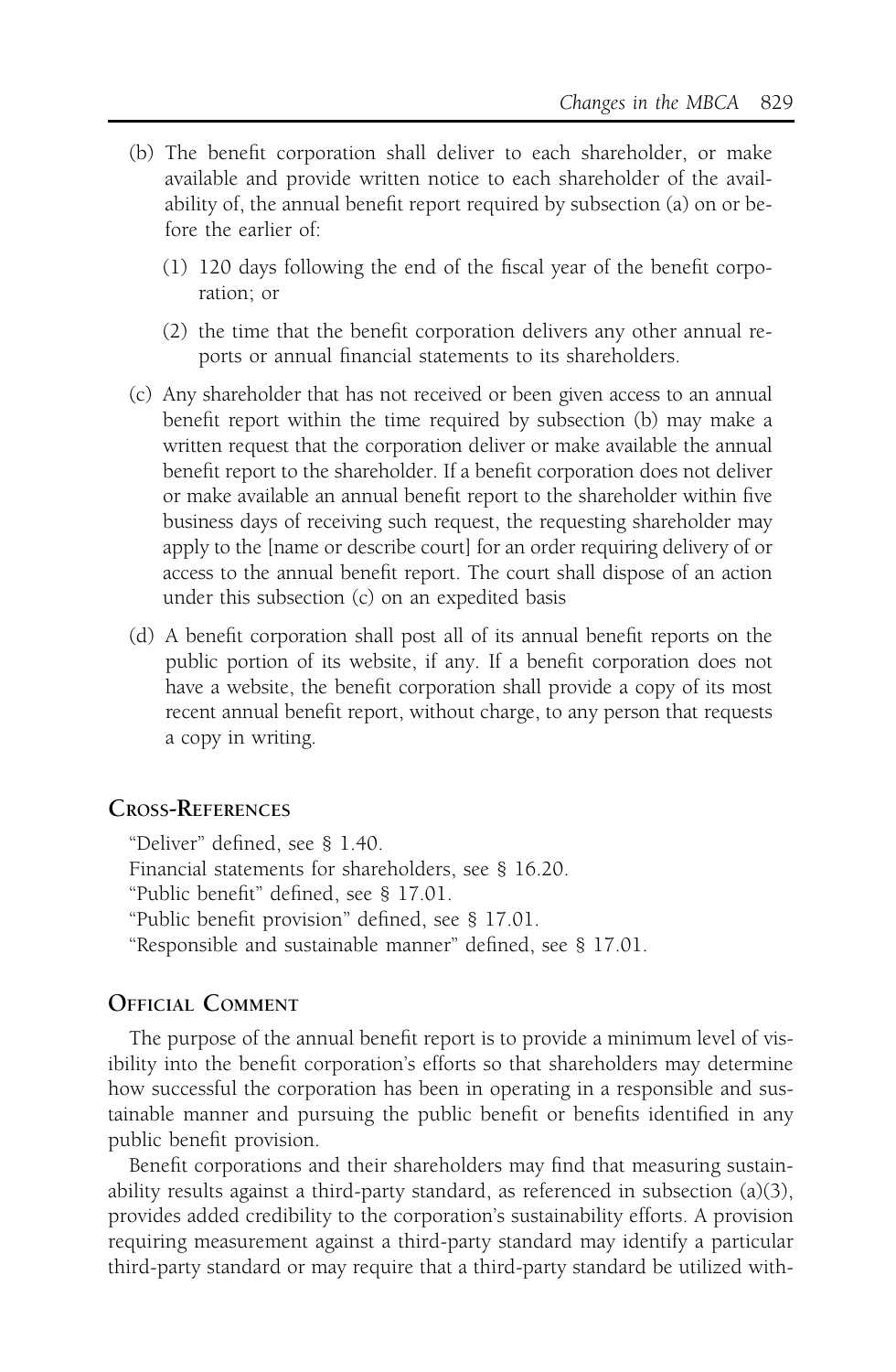out specifying the particular third-party standard to be used. Absent such a provision in the articles of incorporation or bylaws, a benefit corporation is not required to measure its progress against a third-party standard, but is required to disclose the standard it has adopted to assess its progress in operating in a responsible and sustainable manner, in pursuing the public benefit or benefits identified in any public benefit provision, and in considering the interests described in section 17.04(b).

Section 17.05(c) provides a summary remedy to a shareholder that has not received or been given access to an annual benefit report after request, similar to the remedy provided under section 16.20(e)(1) for failure to provide financial statements upon request. Unlike section 16.20(e)(5), section 17.05(c) does not impose on the corporation the expenses incurred by the shareholder in a successful proceeding under section 17.05(e). However, such expenses could be awarded by a court in an appropriate case.

# § 17.06. RIGHTS OF ACTION

- (a) Except in a proceeding authorized under section 17.05(c) or this section, no person other than the corporation, or a shareholder in the right of the corporation pursuant to subsection (b), may bring an action or assert a claim with respect to the violation of any duty applicable to a benefit corporation or any of its directors under this chapter.
- (b) Except for a proceeding brought under section 17.05(c), a proceeding by a shareholder of a benefit corporation claiming violation of any duty applicable to a benefit corporation or any of its directors under this chapter:
	- (1) must be brought in a derivative proceeding pursuant to subchapter 7D; and
	- (2) may be brought only by a shareholder of the benefit corporation that at the time of the act or omission complained of either individually, or together with other shareholders bringing such action collectively, owned directly or indirectly at least five percent of a class of the corporation's outstanding shares or, in the case of a corporation with shares traded on an organized market as described in section 13.02(b)(1)(ii), either that percentage of shares or shares with a market value of at least \$5 million at the time the proceeding is commenced.
- (c) A suit under subsection (b) may not be maintained if, during the pendency of the suit, the shareholder individually fails, or the shareholders collectively fail, to continue to own directly or indirectly the lesser of (i) the number of shares owned at the time the proceeding is commenced, (ii) a number of shares representing five percent of a class of the corpo-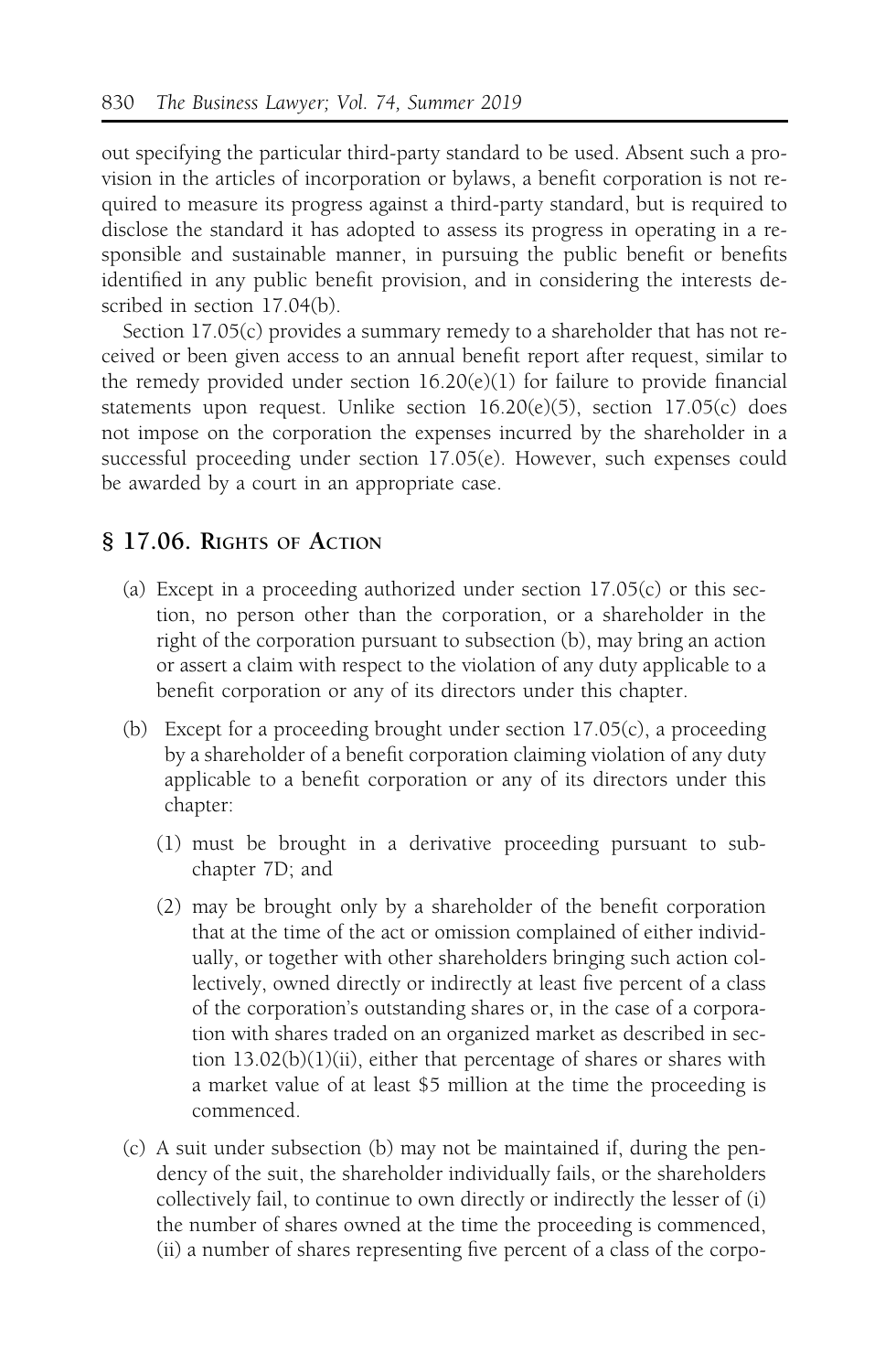ration's shares, or (iii) a number of shares with a market value of at least \$5 million.

### CROSS-REFERENCES

Derivative proceedings, see ch. 7D. Duties of directors of a benefit corporation, see § 17.04.

### OFFICIAL COMMENT

In addition to the standing and demand requirements for bringing a derivative suit under sections 7.41 and 7.42, section 17.06(b) adds a minimum ownership threshold for shareholders to be permitted to bring a derivative proceeding for violation of the duties under chapter 17. The minimum ownership requirement does not apply in a suit under section  $17.05(c)$  to receive or be given access to an annual benefit report. In addition, section 17.06(c) imposes a continuous ownership requirement for a shareholder to be able to maintain a derivative proceeding under section 17.06(b).

\*\*\*

The conforming amendments to existing section 13.02 of the Act would read as follows:

### § 13.02. RIGHT TO APPRAISAL

- (a) A shareholder is entitled to appraisal rights, and to obtain payment of the fair value of that shareholder's shares, in the event of any of the following corporate actions:
	- \*\*\*
	- (7) consummation of a conversion of the corporation to a nonprofit corporation pursuant to section 9.30;  $er$
	- (8) consummation of a conversion of the corporation to an unincorporated entity pursuant to section  $9.30$ ; or
	- (9) consummation of an action requiring the approval of shareholders pursuant to section  $17.03(a)(1)$  or a transaction requiring the approval of shareholders pursuant to section  $17.03(a)(2)$ , except that appraisal rights shall not be available under this subsection (a)(9) to any shareholder of the corporation with respect to any class or series of shares that would not become, or be converted into or exchanged for the right to receive, shares of a benefit corporation or shares or interests in an entity subject to provisions of organic law analogous to those in chapter 17.